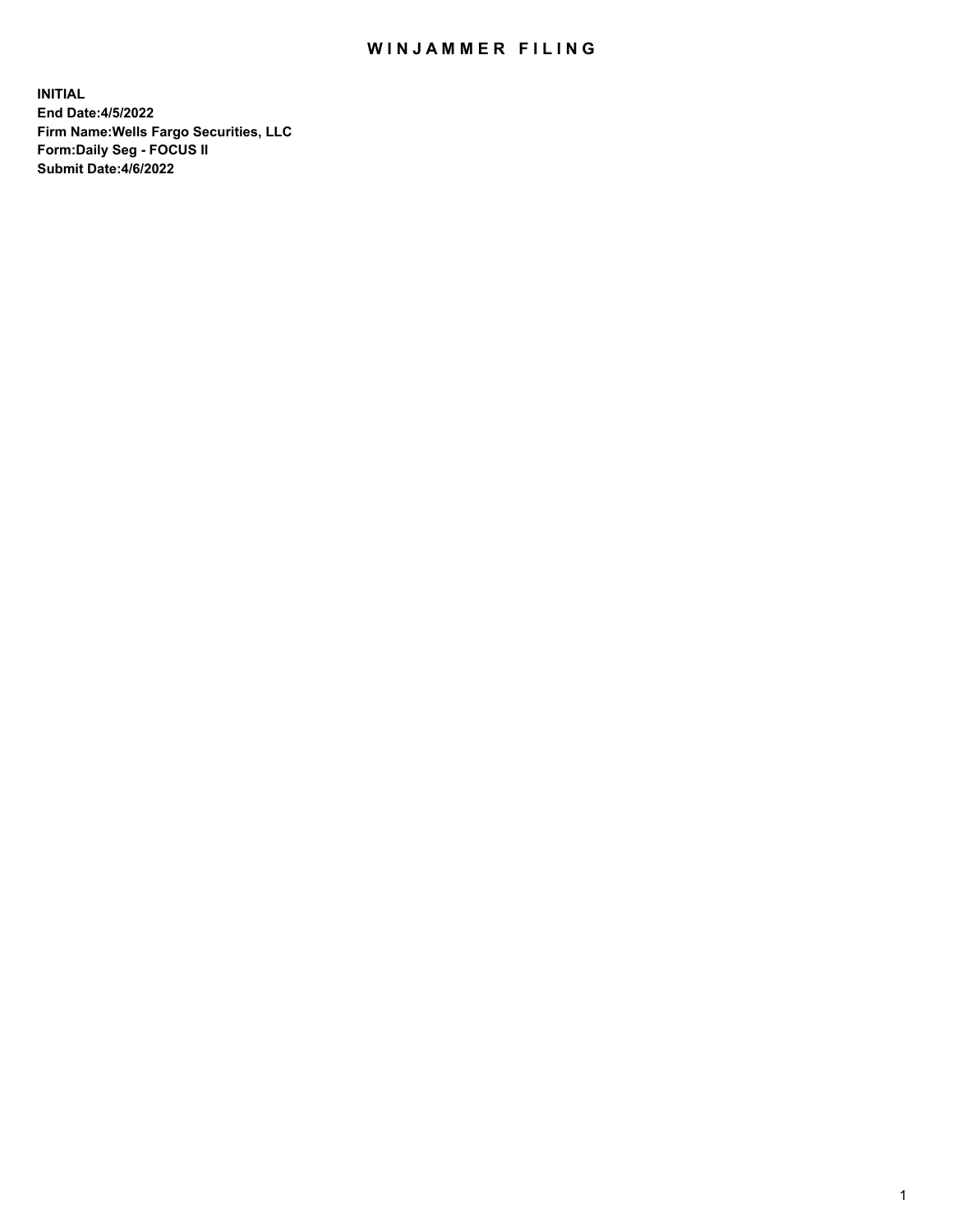**INITIAL End Date:4/5/2022 Firm Name:Wells Fargo Securities, LLC Form:Daily Seg - FOCUS II Submit Date:4/6/2022 Daily Segregation - Cover Page**

| Name of Company                                                                                                                                                                                                                                                                                                               | <b>Wells Fargo Securities LLC</b>                          |
|-------------------------------------------------------------------------------------------------------------------------------------------------------------------------------------------------------------------------------------------------------------------------------------------------------------------------------|------------------------------------------------------------|
| <b>Contact Name</b>                                                                                                                                                                                                                                                                                                           | <b>James Gnall</b>                                         |
| <b>Contact Phone Number</b>                                                                                                                                                                                                                                                                                                   | 917-699-6822                                               |
| <b>Contact Email Address</b>                                                                                                                                                                                                                                                                                                  | james.w.gnall@wellsfargo.com                               |
| FCM's Customer Segregated Funds Residual Interest Target (choose one):<br>a. Minimum dollar amount: ; or<br>b. Minimum percentage of customer segregated funds required:% ; or<br>c. Dollar amount range between: and; or<br>d. Percentage range of customer segregated funds required between:% and%.                        | 105,000,000<br><u>0</u><br>0 <sub>0</sub><br>00            |
| FCM's Customer Secured Amount Funds Residual Interest Target (choose one):<br>a. Minimum dollar amount: ; or<br>b. Minimum percentage of customer secured funds required:%; or<br>c. Dollar amount range between: and; or<br>d. Percentage range of customer secured funds required between: % and %.                         | 30,000,000<br><u>0</u><br>0 <sub>0</sub><br>0 <sub>0</sub> |
| FCM's Cleared Swaps Customer Collateral Residual Interest Target (choose one):<br>a. Minimum dollar amount: ; or<br>b. Minimum percentage of cleared swaps customer collateral required:%; or<br>c. Dollar amount range between: and; or<br>d. Percentage range of cleared swaps customer collateral required between:% and%. | 355,000,000<br><u>0</u><br>00<br>00                        |

Attach supporting documents CH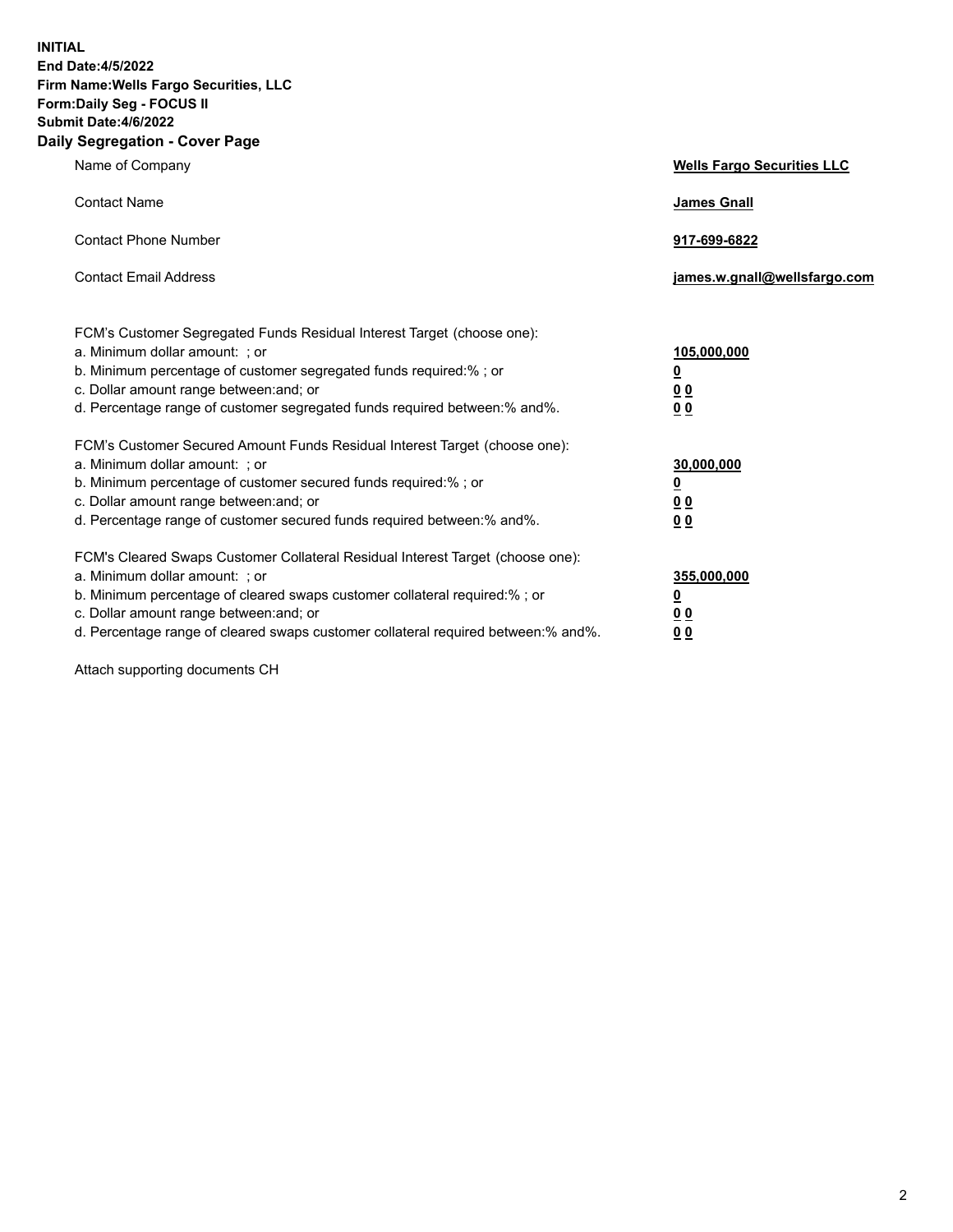**INITIAL End Date:4/5/2022 Firm Name:Wells Fargo Securities, LLC Form:Daily Seg - FOCUS II Submit Date:4/6/2022 Daily Segregation - Secured Amounts** Foreign Futures and Foreign Options Secured Amounts Amount required to be set aside pursuant to law, rule or regulation of a foreign government or a rule of a self-regulatory organization authorized thereunder **0** [7305] 1. Net ledger balance - Foreign Futures and Foreign Option Trading - All Customers A. Cash **559,937,365** [7315] B. Securities (at market) **361,106,527** [7317] 2. Net unrealized profit (loss) in open futures contracts traded on a foreign board of trade **-186,022,356** [7325] 3. Exchange traded options a. Market value of open option contracts purchased on a foreign board of trade **20** [7335] b. Market value of open contracts granted (sold) on a foreign board of trade **0** [7337] 4. Net equity (deficit) (add lines 1. 2. and 3.) **735,021,556** [7345] 5. Account liquidating to a deficit and account with a debit balances - gross amount **30,845,151** [7351] Less: amount offset by customer owned securities **-30,733,056** [7352] **112,095** [7354] 6. Amount required to be set aside as the secured amount - Net Liquidating Equity Method (add lines 4 and 5) **735,133,651** [7355] 7. Greater of amount required to be set aside pursuant to foreign jurisdiction (above) or line 6. **735,133,651** [7360] FUNDS DEPOSITED IN SEPARATE REGULATION 30.7 ACCOUNTS 1. Cash in banks A. Banks located in the United States **34,673,724** [7500] B. Other banks qualified under Regulation 30.7 **162,530,605** [7520] **197,204,329** [7530] 2. Securities A. In safekeeping with banks located in the United States **444,554,407** [7540] B. In safekeeping with other banks qualified under Regulation 30.7 **0** [7560] **444,554,407** [7570] 3. Equities with registered futures commission merchants A. Cash **-27,838,707** [7580] B. Securities **46,552,119** [7590] C. Unrealized gain (loss) on open futures contracts **62,790,890** [7600] D. Value of long option contracts **20** [7610] E. Value of short option contracts **0** [7615] **81,504,322** [7620] 4. Amounts held by clearing organizations of foreign boards of trade A. Cash **0** [7640] B. Securities **0** [7650] C. Amount due to (from) clearing organization - daily variation **0** [7660] D. Value of long option contracts **0** [7670] E. Value of short option contracts **0** [7675] **0** [7680] 5. Amounts held by members of foreign boards of trade A. Cash **369,541,918** [7700] B. Securities **0** [7710] C. Unrealized gain (loss) on open futures contracts **-229,101,195** [7720] D. Value of long option contracts **0** [7730] E. Value of short option contracts **0** [7735] **140,440,723** [7740] 6. Amounts with other depositories designated by a foreign board of trade **0** [7760] 7. Segregated funds on hand **0** [7765] 8. Total funds in separate section 30.7 accounts **863,703,781** [7770] 9. Excess (deficiency) Set Aside for Secured Amount (subtract line 7 Secured Statement Page 1 from Line 8) **128,570,130** [7380] 10. Management Target Amount for Excess funds in separate section 30.7 accounts **30,000,000** [7780]

11. Excess (deficiency) funds in separate 30.7 accounts over (under) Management Target **98,570,130** [7785]

3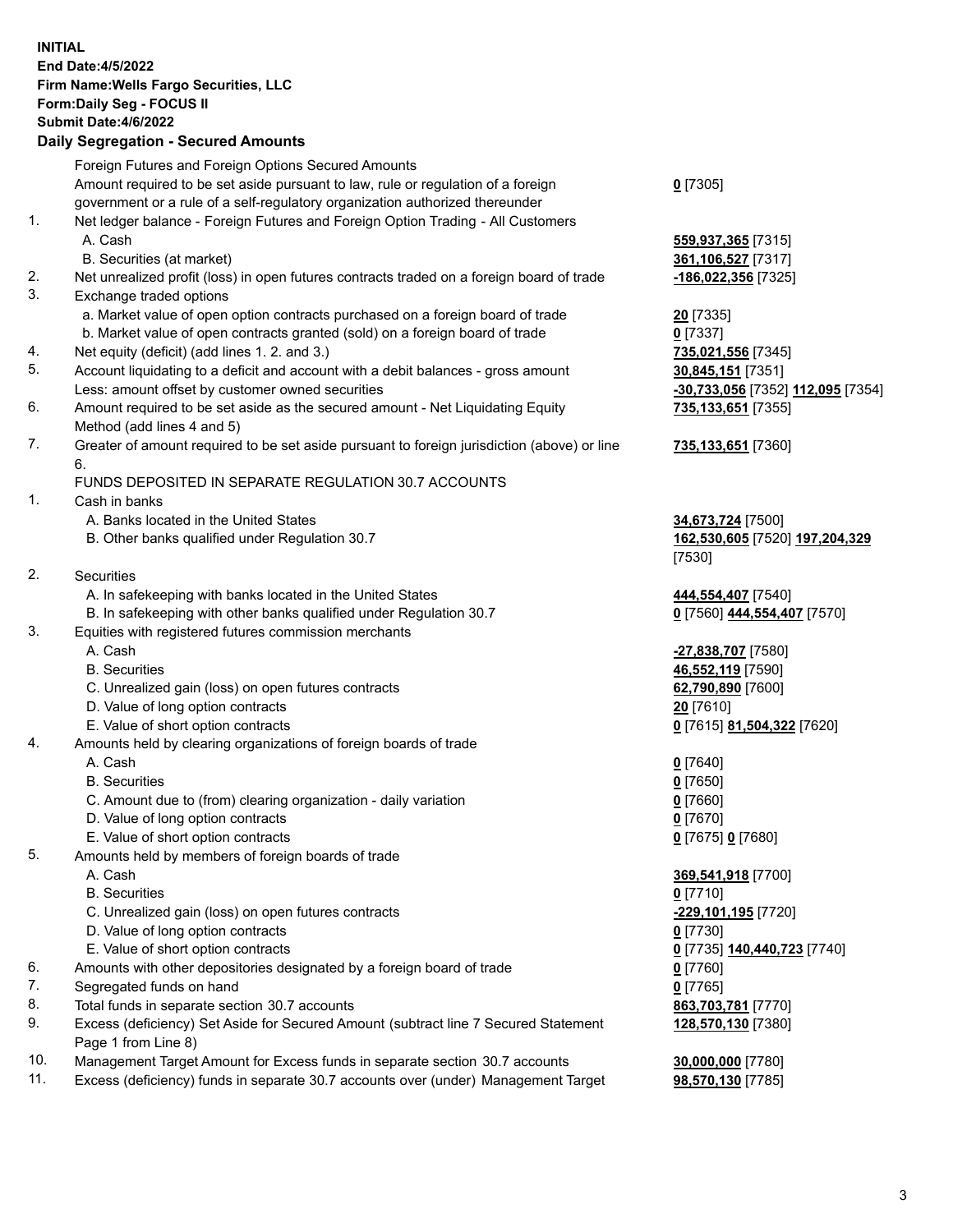|     | <b>INITIAL</b><br><b>End Date:4/5/2022</b><br>Firm Name: Wells Fargo Securities, LLC<br>Form: Daily Seg - FOCUS II<br><b>Submit Date: 4/6/2022</b><br>Daily Segregation - Segregation Statement |                                |
|-----|-------------------------------------------------------------------------------------------------------------------------------------------------------------------------------------------------|--------------------------------|
|     | SEGREGATION REQUIREMENTS(Section 4d(2) of the CEAct)                                                                                                                                            |                                |
| 1.  | Net ledger balance                                                                                                                                                                              |                                |
|     | A. Cash                                                                                                                                                                                         | 4,013,992,721 [7010]           |
|     | B. Securities (at market)                                                                                                                                                                       | 1,905,751,067 [7020]           |
| 2.  | Net unrealized profit (loss) in open futures contracts traded on a contract market                                                                                                              | -134,795,159 [7030]            |
| 3.  | Exchange traded options                                                                                                                                                                         |                                |
|     | A. Add market value of open option contracts purchased on a contract market                                                                                                                     | 3,516,034,602 [7032]           |
|     | B. Deduct market value of open option contracts granted (sold) on a contract market                                                                                                             | -3,289,819,141 [7033]          |
| 4.  | Net equity (deficit) (add lines 1, 2 and 3)                                                                                                                                                     | 6,011,164,090 [7040]           |
| 5.  | Accounts liquidating to a deficit and accounts with                                                                                                                                             |                                |
|     | debit balances - gross amount                                                                                                                                                                   | 171,921,962 [7045]             |
|     | Less: amount offset by customer securities                                                                                                                                                      | -171,921,243 [7047] 719 [7050] |
| 6.  | Amount required to be segregated (add lines 4 and 5)                                                                                                                                            | 6,011,164,809 [7060]           |
|     | FUNDS IN SEGREGATED ACCOUNTS                                                                                                                                                                    |                                |
| 7.  | Deposited in segregated funds bank accounts                                                                                                                                                     |                                |
|     | A. Cash                                                                                                                                                                                         | 118,925,562 [7070]             |
|     | B. Securities representing investments of customers' funds (at market)                                                                                                                          | 800,497,792 [7080]             |
|     | C. Securities held for particular customers or option customers in lieu of cash (at<br>market)                                                                                                  | 204,469,950 [7090]             |
| 8.  | Margins on deposit with derivatives clearing organizations of contract markets                                                                                                                  |                                |
|     | A. Cash                                                                                                                                                                                         | 3,226,387,874 [7100]           |
|     | B. Securities representing investments of customers' funds (at market)                                                                                                                          | 123,986,226 [7110]             |
|     | C. Securities held for particular customers or option customers in lieu of cash (at<br>market)                                                                                                  | 1,701,281,117 [7120]           |
| 9.  | Net settlement from (to) derivatives clearing organizations of contract markets                                                                                                                 | 122,874,379 [7130]             |
| 10. | Exchange traded options                                                                                                                                                                         |                                |
|     | A. Value of open long option contracts                                                                                                                                                          | 3,516,034,602 [7132]           |
|     | B. Value of open short option contracts                                                                                                                                                         | -3,289,819,141 [7133]          |
| 11. | Net equities with other FCMs                                                                                                                                                                    |                                |
|     | A. Net liquidating equity                                                                                                                                                                       | $0$ [7140]                     |
|     | B. Securities representing investments of customers' funds (at market)                                                                                                                          | $0$ [7160]                     |
|     | C. Securities held for particular customers or option customers in lieu of cash (at                                                                                                             | $0$ [7170]                     |
|     | market)                                                                                                                                                                                         |                                |
| 12. | Segregated funds on hand                                                                                                                                                                        | $0$ [7150]                     |
| 13. | Total amount in segregation (add lines 7 through 12)                                                                                                                                            | 6,524,638,361 [7180]           |
| 14. | Excess (deficiency) funds in segregation (subtract line 6 from line 13)                                                                                                                         | 513,473,552 [7190]             |
| 15. | Management Target Amount for Excess funds in segregation                                                                                                                                        | 105,000,000 [7194]             |
| 16. | Excess (deficiency) funds in segregation over (under) Management Target Amount<br><b>Excess</b>                                                                                                 | 408,473,552 [7198]             |